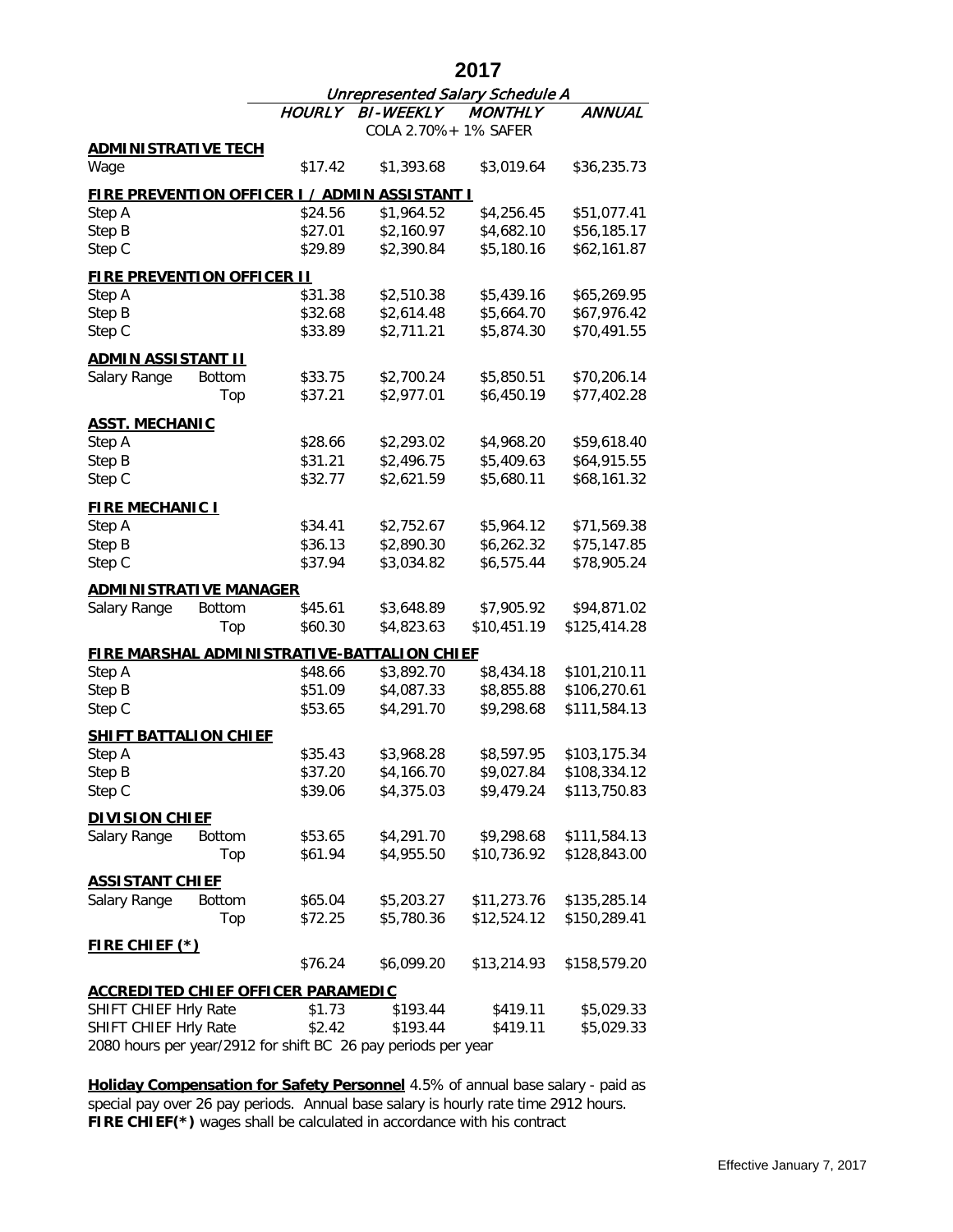|                                                                                 |               |                                 | 2017                                               |                |              |  |  |  |
|---------------------------------------------------------------------------------|---------------|---------------------------------|----------------------------------------------------|----------------|--------------|--|--|--|
|                                                                                 |               | Unrepresented Salary Schedule B |                                                    |                |              |  |  |  |
|                                                                                 |               | <b>HOURLY</b>                   | <b>BI-WEEKLY</b>                                   | <b>MONTHLY</b> | ANNUAL       |  |  |  |
|                                                                                 |               |                                 | COLA 2.70%+ 1% SAFER                               |                |              |  |  |  |
| <b>ADMINISTRATIVE TECH</b><br>Wage                                              |               | \$17.25                         | \$1,380.28                                         | \$2,990.61     | \$35,887.31  |  |  |  |
|                                                                                 |               |                                 |                                                    |                |              |  |  |  |
| <u>FIRE PREVENTION OFFICER I / ADMIN ASSISTANT I</u>                            |               |                                 |                                                    |                |              |  |  |  |
| Step A                                                                          |               | \$24.31                         | \$1,945.07                                         | \$4,214.31     | \$50,571.70  |  |  |  |
| Step B                                                                          |               | \$26.74                         | \$2,139.57                                         | \$4,635.74     | \$55,628.87  |  |  |  |
| Step C                                                                          |               | \$29.59                         | \$2,367.17                                         | \$5,128.87     | \$61,546.40  |  |  |  |
| <b>FIRE PREVENTION OFFICER II</b>                                               |               |                                 |                                                    |                |              |  |  |  |
| Step A                                                                          |               | \$31.07                         | \$2,485.53                                         | \$5,385.31     | \$64,623.72  |  |  |  |
| Step B                                                                          |               | \$33.55                         | \$2,684.37                                         | \$5,816.14     | \$69,793.62  |  |  |  |
| Step C                                                                          |               | \$36.20                         | \$2,895.84                                         | \$6,274.31     | \$75,291.76  |  |  |  |
| <u>ADMIN ASSISTANT II</u>                                                       |               |                                 |                                                    |                |              |  |  |  |
| Salary Range                                                                    | <b>Bottom</b> | \$31.07                         | \$2,485.53                                         | \$5,385.31     | \$64,623.72  |  |  |  |
|                                                                                 | Top           | \$36.20                         | \$2,895.84                                         | \$6,274.31     | \$75,291.76  |  |  |  |
| <b>ASST. MECHANIC</b>                                                           |               |                                 |                                                    |                |              |  |  |  |
| Step A                                                                          |               | \$28.39                         | \$2,271.15                                         | \$4,920.83     | \$59,050.00  |  |  |  |
| Step B                                                                          |               | \$30.91                         | \$2,472.97                                         | \$5,358.11     | \$64,297.30  |  |  |  |
| Step C                                                                          |               | \$32.46                         | \$2,596.62                                         | \$5,626.01     | \$67,512.16  |  |  |  |
|                                                                                 |               |                                 |                                                    |                |              |  |  |  |
| <b>FIRE MECHANIC I</b>                                                          |               |                                 |                                                    |                |              |  |  |  |
| Step A                                                                          |               | \$34.08                         | \$2,726.45                                         | \$5,907.31     | \$70,887.76  |  |  |  |
| Step B                                                                          |               | \$35.78                         | \$2,862.78                                         | \$6,202.68     | \$74,432.16  |  |  |  |
| Step C                                                                          |               | \$37.57                         | \$3,005.91                                         | \$6,512.81     | \$78,153.76  |  |  |  |
| <b>ADMINISTRATIVE MANAGER</b>                                                   |               |                                 |                                                    |                |              |  |  |  |
| Salary Range                                                                    | <b>Bottom</b> | \$45.17                         | \$3,613.80                                         | \$7,829.90     | \$93,958.81  |  |  |  |
|                                                                                 | Top           | \$59.75                         | \$4,780.00                                         | \$10,356.68    | \$124,280.10 |  |  |  |
|                                                                                 |               |                                 | <u>FIRE MARSHAL ADMINISTRATIVE-BATTALION CHIEF</u> |                |              |  |  |  |
| Step A                                                                          |               | \$48.19                         | \$3,855.27                                         | \$8,353.08     | \$100,236.93 |  |  |  |
| Step B                                                                          |               | \$50.60                         | \$4,048.03                                         | \$8,770.73     | \$105,248.77 |  |  |  |
| Step C                                                                          |               | \$53.13                         | \$4,250.43                                         | \$9,209.27     | \$110,511.21 |  |  |  |
| <b>SHIFT BATTALION CHIEF</b>                                                    |               |                                 |                                                    |                |              |  |  |  |
| Step A                                                                          |               | \$35.09                         | \$3,930.49                                         | \$8,516.06     | \$102,192.72 |  |  |  |
| Step B                                                                          |               | \$36.85                         | \$4,127.01                                         | \$8,941.86     | \$107,302.37 |  |  |  |
| Step C                                                                          |               | \$38.69                         | \$4,333.37                                         | \$9,388.96     | \$112,667.49 |  |  |  |
|                                                                                 |               |                                 |                                                    |                |              |  |  |  |
| <b>DIVISION CHIEF</b><br>Salary Range                                           | <b>Bottom</b> | \$53.13                         | \$4,250.43                                         | \$9,209.27     | \$110,511.21 |  |  |  |
|                                                                                 | Top           | \$61.40                         | \$4,911.88                                         | \$10,642.40    | \$127,708.82 |  |  |  |
|                                                                                 |               |                                 |                                                    |                |              |  |  |  |
| <b>ASSISTANT CHIEF</b>                                                          |               |                                 |                                                    |                |              |  |  |  |
| Salary Range                                                                    | Bottom        | \$64.47                         | \$5,157.47                                         | \$11,174.52    | \$134,094.26 |  |  |  |
|                                                                                 | Top           | \$71.68                         | \$5,734.22                                         | \$12,424.15    | \$149,089.80 |  |  |  |
| <u>FIRE CHIEF (*)</u>                                                           |               |                                 |                                                    |                |              |  |  |  |
|                                                                                 |               | \$75.87                         | \$6,069.38                                         | \$13,150.32    | \$157,803.89 |  |  |  |
| <b>ACCREDITED CHIEF OFFICER PARAMEDIC</b>                                       |               |                                 |                                                    |                |              |  |  |  |
| SHIFT CHIEF Hrly Rate                                                           |               | \$1.71                          | \$191.59                                           | \$415.12       | \$4,981.43   |  |  |  |
| SHIFT CHIEF Hrly Rate                                                           |               | \$2.39                          | \$191.59                                           | \$415.12       | \$4,981.43   |  |  |  |
| 2080 hours per year/2912 for shift BC 26 pay periods per year                   |               |                                 |                                                    |                |              |  |  |  |
| Holiday Compensation for Safety Personnel 4.5% of annual base salary - paid     |               |                                 |                                                    |                |              |  |  |  |
| as special pay over 26 pay periods. Annual base salary is hourly rate time 2912 |               |                                 |                                                    |                |              |  |  |  |
| hours.                                                                          |               |                                 |                                                    |                |              |  |  |  |

**FIRE CHIEF(\*)** wages shall be calculated in accordance with his contract